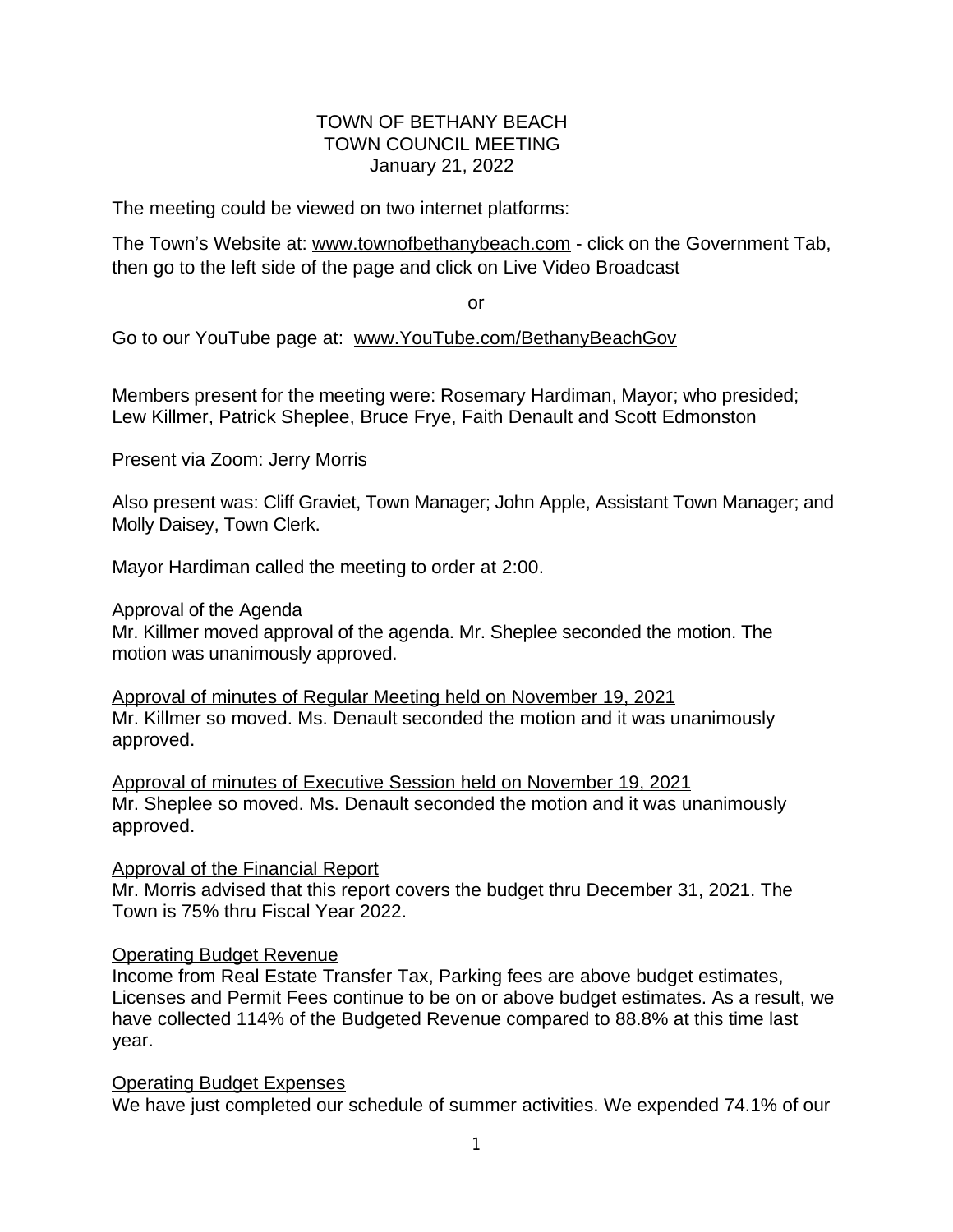budgeted amount compared to 68.6% at this time last year.

Recognizing that the report is subject to audit, Mr. Morris respectfully moved that the Council accept and approve the unaudited report. Mr. Sheplee seconded the motion and it was unanimously approved.

# Tax Adjustment List #2

Mr. Morris made a motion to approve Tax Adjustment List #2 as presented. Mr. Killmer seconded the motion and it was unanimously approved.

# Announcements

Ms. Hardiman announced that Mr. Apple, Assistant Town Manager has accepted the position of Town Administrator for the Town of Atkinson, New Hampshire. She thanked him for his 7 ½ years of services to Bethany Beach and wished him well. He will be missed. Council Members echoed the Mayor comments. Mr. Apple stated that he will miss everyone in Bethany Beach. He has enjoyed his time here.

Ms. Hardiman announced that Ms. Terry Tieman has been selected to be the new Assistant Town Manager. She has managerial experience and has worked with other municipalities in the Delaware. Ms. Hardiman welcomed her to Bethany Beach.

# Report from the Planning and Zoning Commission Meeting

Mr. Edmonston gave the update from the Planning and Zoning Commission. The review of the Comprehensive Plan is complete and will be passed onto the Town Council for review in the coming weeks. A subdivision was approved between Hudson and Second Street. Language was approved for pervious and impervious areas on lots. That should be coming to Council for review soon and public comment. Coming up there will be a partitioning for 847 Garfield Parkway, this was approved by the Board of Adjustments. There will also be a discussion regarding adding tree preservation to new construction lots.

### Report from the Town Manager

Mr. Graviet stated that this is Mr. Apple's last meeting, he wished him luck in his new position. He has grown into a successful Public Administrator. He will be greatly missed. Bethany Beach's loss is Atkinson's gain. He welcomed Ms. Terry Tieman to Bethany Beach and looks forward to working with her.

In just the last several days we have had 9 cases of Covid among employees in Public Works, 3-4 in the Police Department and 2 in Admin. Town Hall will remain open, masks are required in the building. We are doing what we can to stay open and not go back to remote work, which caused its own set of problems.

The Water Department has been busy the last month with Comcast then the freezing and thawing of water lines. There have been about 32 leaks in mains from Comcast, 20 different shut offs and between new construction and Comcast, there have been 501 utility locators. All of this in combination with the daily operations of the Water Plant.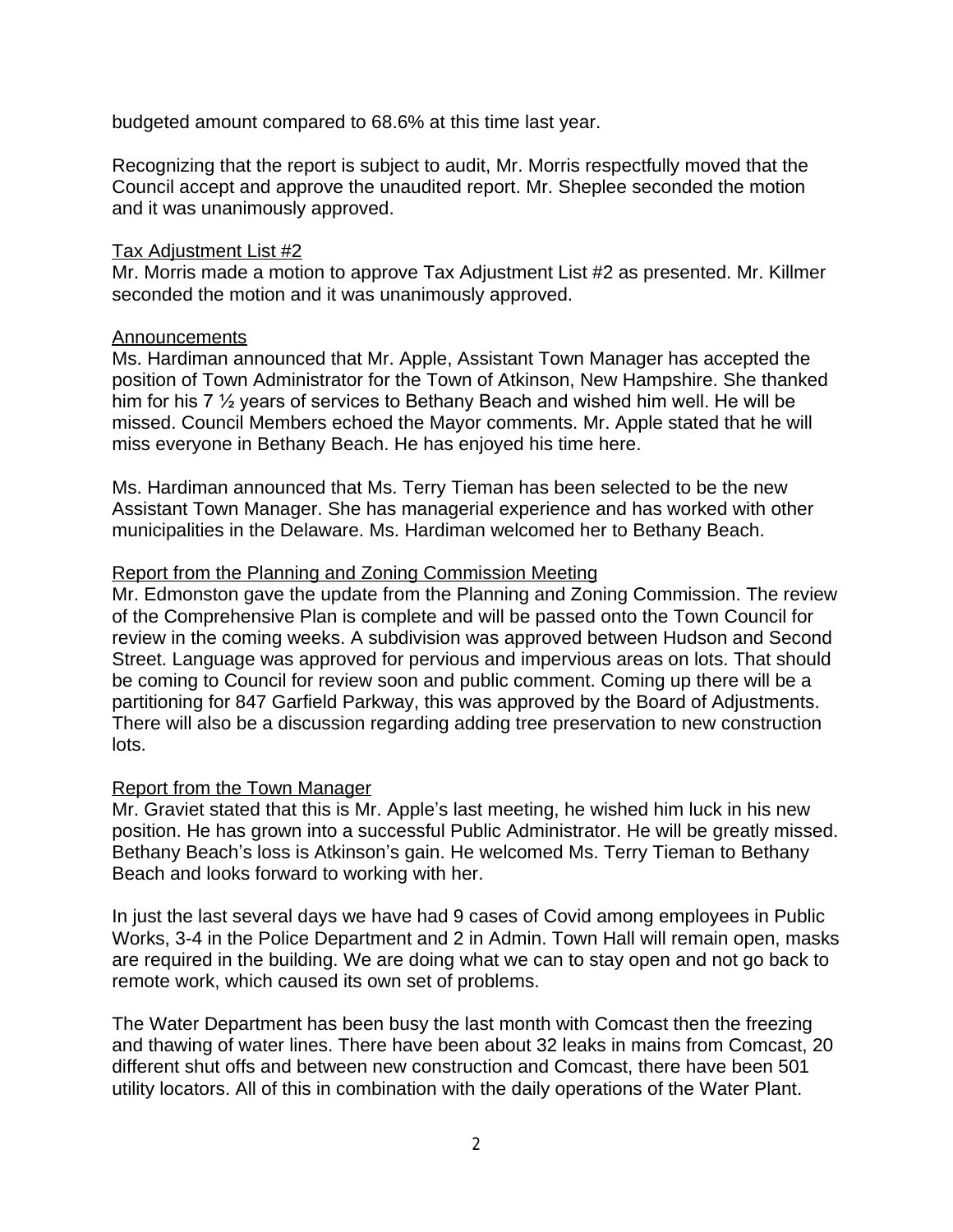The Collin's project has grown in scope since we first proposed that we install a 5' walkway from Kent to Halfmoon on Collins. We have State support for a pedestrian light and crosswalk at the library and have plans to add a 5' walkway in the 300 block of Wellington. Of course, the cost has blown up with all of this to over \$600,000 a far cry from Alan Kercher's original estimate of \$125,000 for the 5' path on Collins.

The Collins portion of the project is \$300K+. The rest of the cost is Kent and Wellington.

We have also reached the time when Collins needs to be repaved as part of our regular street maintenance plan. Because of the need to repave Collins and thinking about the cost benefit of spending over \$600K for a path that is only 5' wide, I have asked KEI to produce a new drawing and a cost estimate for expanding the path to 8' in width on Collins. When Mr. Graviet has the drawing and the estimate, Collins will become a future Workshop topic.

There have always been drainage issues behind the homes on Gibson that are adjacent to the park. There has been standing water (depending on weather) behind those homes for as long as Brett can remember. Similarly, there was always runoff from the property that left standing water at the intersection of Gibson and Central and sent runoff (depending on the weather event) down the northern portion of Gibson. After the Park was built property owners recollections became "hazy" and they blamed standing water in those locations on the Parks construction. The Town felt obligated to correct those issues rather than have the Parks construction blamed for them and just completed a \$185,000 project that has successfully resolved those concerns.

Mr. Graviet thanked Ms. Julie Malewski, Events Director, for a very successful Holiday season. She did a great job with all the events.

Discussion, Consideration, and Possible Vote on supporting the Center for Inland Bays position on the creation of "buffer zones" in Sussex County

Mr. Hardiman stated that at the Sussex County Council meeting on January 11, 2022, the Council considered proposed amendments to sections of chapters 99 and 115 of the County Code. Regarding certain drainage features, wetlands, water resources and buffers. She gave a brief history of the buffer ordinance and how it came about. The proposed Ordinance has three new areas with the most concern. First, that a forested area can be clear cut prior to submission of an application for development. Second, buffers can be reduced from 50 to 25 feet under certain circumstances, which creates loopholes in the buffer ordinance. Last, there is no strong enforcement spelled out in the proposed ordinance. Along with this, several other issues were pointed out by Chris Bason, Executive Director for the Center for Inland Bays (CIB). The Council recognizes that these issues are extremely important to all of us. The Council has previously worked with Mr. Bason on other issues. Mr. Bason's request for support at the County meeting did not allow for the Bethany Beach Town Council to meet and offer support. Ms. Hardiman continued, that knowing how the Council feels about environmental issues, on January 10, 2022 she submitted a letter to the Sussex County Council, on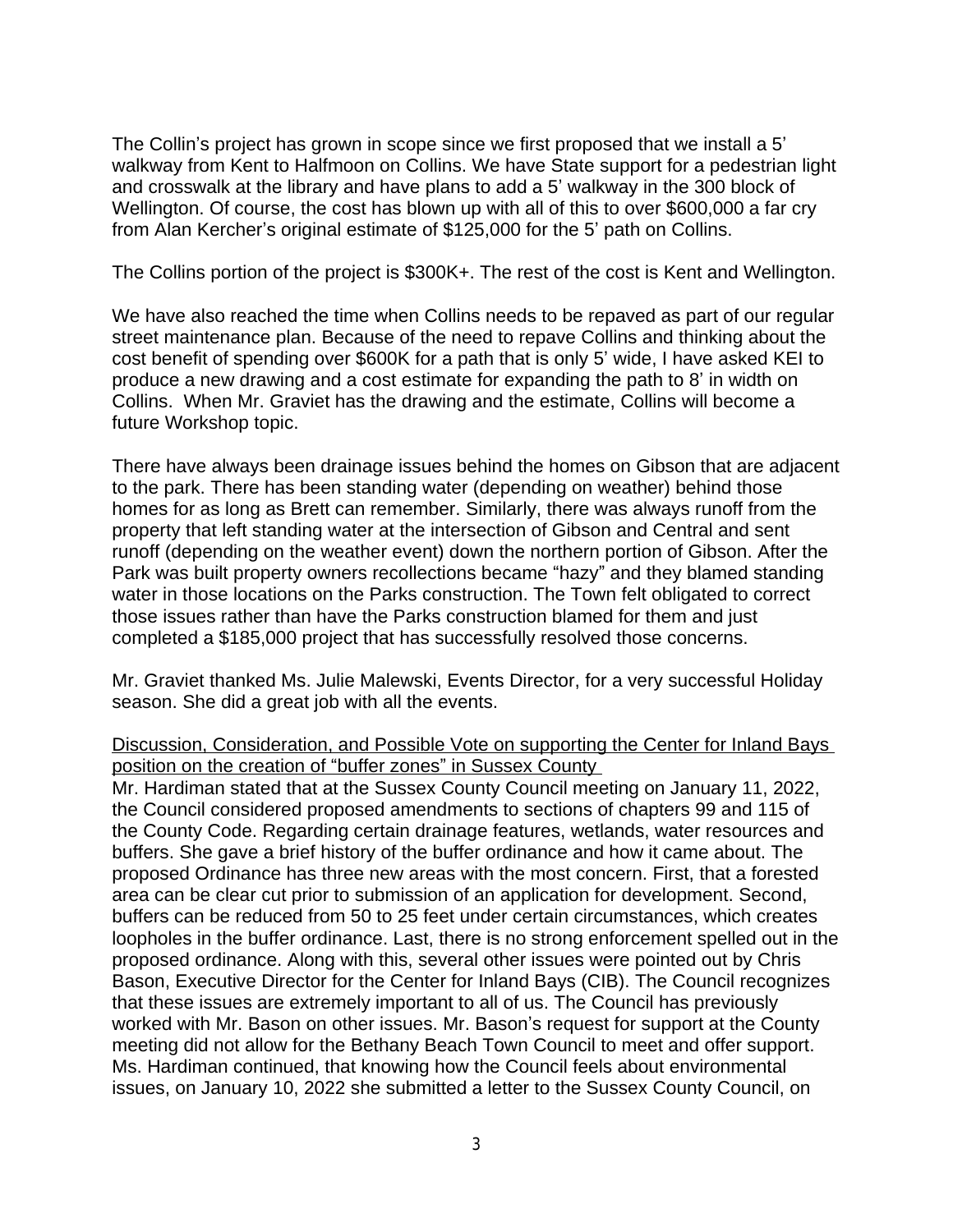behalf of the Bethany Beach Town Council, supporting the CIB's position on this. She copied all members on Town Council and sent a copy to Mr. Bason, who said that support from towns is especially important and that he was very grateful for Bethany's support.

The County has suspended the Public Hearing on this until February 22, 2022. The Bethany Beach Landowners Association (BBLA) also supports this and submitted a letter to the Town Council urging support. They will also be sending a similar letter to the County Council. Ms. Hardiman moved that the Council formally approve the support for the Center for the Inland Bays position on this issue. Seconded by Mr. Killmer, it was unanimously approved.

Discussion, Consideration and Possible Vote on a request to the Delaware Department of Transportation for a year-round speed reduction from 35 MPH to 30 MPH on Delaware Route 1, from the northern Town limits of Bethany Beach to the Southern Town limits of South Bethany

Ms. Hardiman stated that in October 2021 the Town Council passed a resolution to asked Del Dot to lower the speed limit on Route 1 from 35 miles per hour to 30 miles per hour during the season (May 15 to October 15). Bethany sent a request to Middlesex Beach, Sea Colony and South Bethany to join with us in the petition to Del Dot. This would also eliminate multiple changes in the speed limit in such a short distance. With that, Middlesex Beach and Sea Colony agreed and sent their letters in to Del Dot. South Bethany couldn't support the seasonal speed change, but agreed to support a year-round change. After this and speaking with Middlesex Beach and Sea Colony, they agreed to support the year-round change. Ms. Hardiman moved that the Council approve the request to Del Dot to reduce the speed limit on Delaware Route 1 to 30 miles per hour year round. Seconded by Mr. Sheplee, it was unanimously approved.

Ms. Hardiman then asked Council members if they had anything else to add.

Mr. Morris added that the Budget & Finance Committee has been considering and will recommend a 25% increase in Sanitation fees. Fees are adjusted every 3-5 years. The last increase was 5 years ago. This department has seen an increase in personnel and replacement of trash truck(s) in recent years, making the increase necessary. Currently, residential properties pay \$330.00 per year. With the 25% increase the fee would be \$410.00 per year. Even with the increase, this is still less than other trash services in the area. The next committee meeting will be February 17, 2022 to discuss this proposed fee increase.